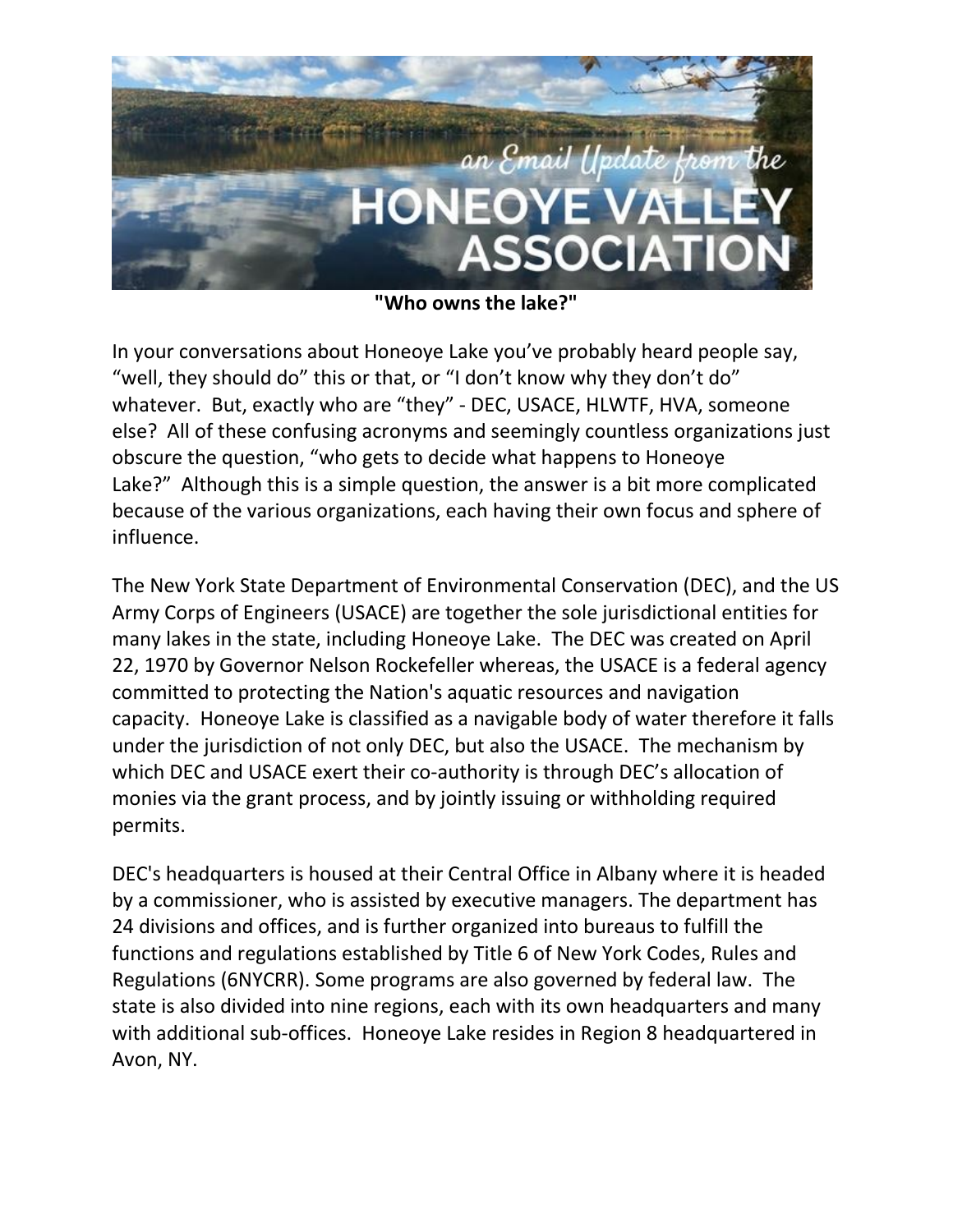

DEC accepts grant proposals and issues permits, in conjunction with the USACE, for water quality improvement projects through either an established watershed task force or a watershed council. These organizations are typically comprised of a representative selected by the town supervisor or town board from each town/city in the lake's watershed. Some task forces and councils also include a representative from the lake association. The Honeoye Lake Watershed Task Force (HLWTF), formed in 1998, is the task force that serves Honeoye Lake. Its members include representatives from the Town of Richmond, Town of Canadice, Town of Bristol, Town of South Bristol, Town of Naples and the Honeoye Valley Association (HVA).

The HLWTF requires broad and deep factual information to responsibly fulfill its obligations. Therefore, it relies on the research of various academic institutions, coordination with environmental conservation organizations, and services of professional consulting firms. Details and expertise from these groups along with stakeholder objectives are all taken into consideration when HLWTF makes decisions. To put these decisions into action, HLWTF works with various Ontario County organizations to craft grant proposals and submit them to DEC, and also apply for any required permits.

Once a grant is awarded, permits approved, and funds appropriated, the project is handed off to Ontario County for implementation. Ontario County is staffed and equipped with the resources needed to tactically execute projects. Ontario Soil and Water Conservation Department manages projects that take place in the watershed, while Ontario Planning Department manages those on the lake. In both cases, the project teams report progress and updates to the HLWTF.

Lake associations are also prevalent in lake communities however, they lack authority or decision-rights regarding water quality actions for the lake. Instead, their role is more typically to inform and educate the lake community on topics and issues relating to the lake. They may also sponsor community